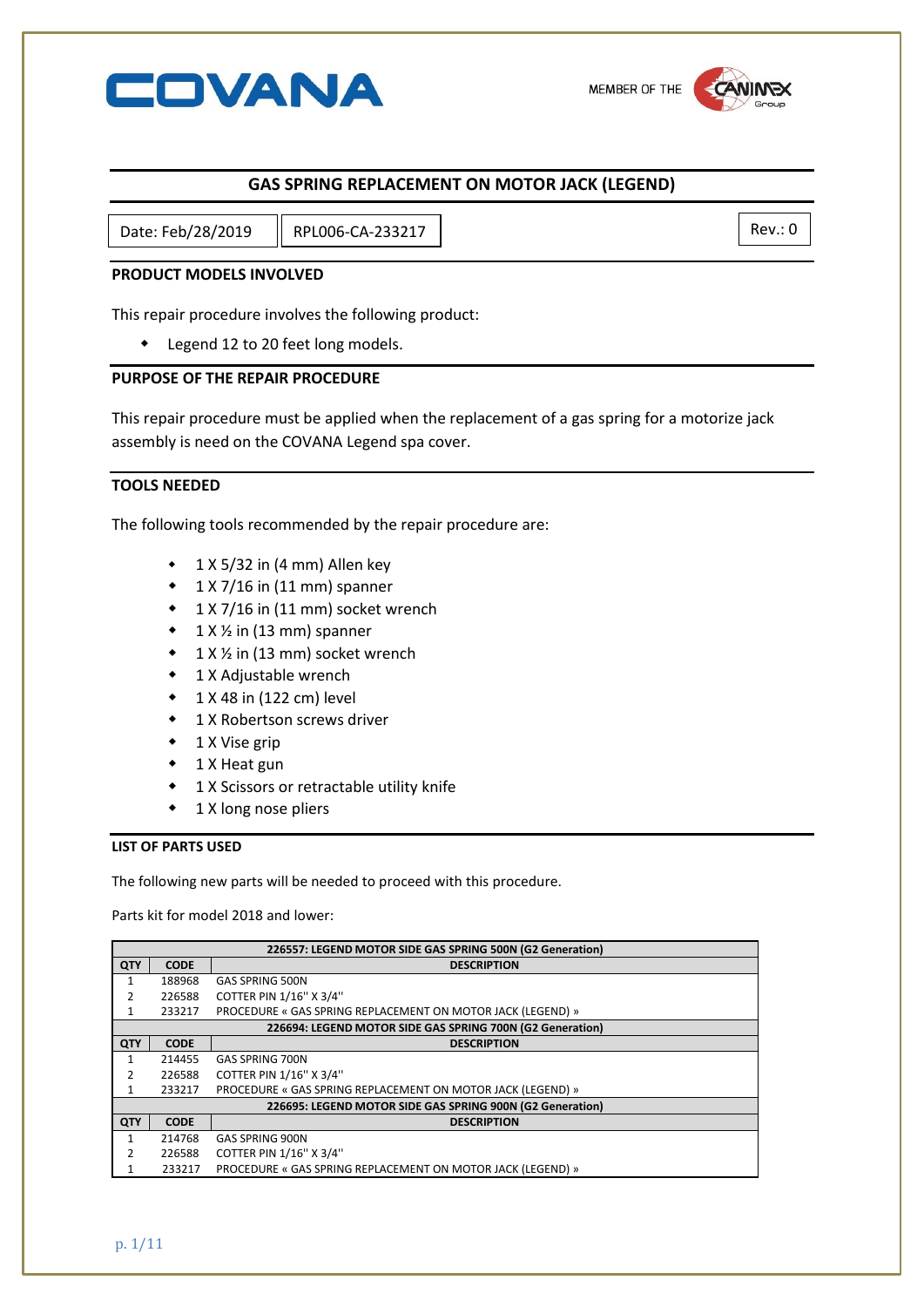Parts kit for model 2019 and higher:

| 233276: LEGEND MOTOR SIDE GAS SPRING 600N (G3 Generation)  |             |                                                             |  |
|------------------------------------------------------------|-------------|-------------------------------------------------------------|--|
| QTY                                                        | <b>CODE</b> | <b>DESCRIPTION</b>                                          |  |
| 1                                                          | 233221      | GAS SPRING 600N                                             |  |
| 2                                                          | 226588      | COTTER PIN 1/16" X 3/4"                                     |  |
| 1                                                          | 233217      | PROCEDURE « GAS SPRING REPLACEMENT ON MOTOR JACK (LEGEND) » |  |
| 233279: LEGEND MOTOR SIDE GAS SPRING 800N (G3 Generation)  |             |                                                             |  |
| QTY                                                        | <b>CODE</b> | <b>DESCRIPTION</b>                                          |  |
| 1                                                          | 217703      | GAS SPRING 800N                                             |  |
| 2                                                          | 226588      | COTTER PIN 1/16" X 3/4"                                     |  |
| 1                                                          | 233217      | PROCEDURE « GAS SPRING REPLACEMENT ON MOTOR JACK (LEGEND) » |  |
| 233283: LEGEND MOTOR SIDE GAS SPRING 1000N (G3 Generation) |             |                                                             |  |
| QTY                                                        | <b>CODE</b> | <b>DESCRIPTION</b>                                          |  |
| 1                                                          | 217704      | GAS SPRING 1000N                                            |  |
| 2                                                          | 226588      | COTTER PIN 1/16" X 3/4"                                     |  |
|                                                            | 233217      | PROCEDURE « GAS SPRING REPLACEMENT ON MOTOR JACK (LEGEND) » |  |

### **PREPARATION**

- The cover must be in close position before executing that procedure.
- Keep a clean working area to prevent accidents or stumble.
- Provide a clear space to discard old parts.
- Prepare the appropriate tools, as suggested above.
- Make sure the parts kit is complete as per the above list and parts have not been damaged during transport. Call your local dealer if the parts kit needs to be replaced.

#### **WARNINGS AND CAUTIONS**

- $\triangle$  **Warning:** This procedure must be performed by a certified COVANA installer.
- *A* Warning: To prevent someone operating the spa cover during repair procedure, keep the key out of the key-switch socket at all time except when the DC motor control box need to be energized at the appropriate procedure steps. The mechanic must keep control on that key all along the repairing procedure. Derogating from this directive could cause serious injury or damaging the cover.
- $\triangle$  CAUTION: Do not use power tools, some parts are fragile and may break under too much torque.

# **STEPS TO FOLLOW**

#### **Disassembling steps**

1) Unscrew the two Robertson #8 self-drilling screws and take the top cover off. Use the Robertson screwdriver.



2) Detach the bottom mount bracket arms from the tub mount brackets. Unscrew the two % in-20 x 1 in hex drive bolts on the outside. Use a 5/32 in Allen key with a 7/16 in spanner.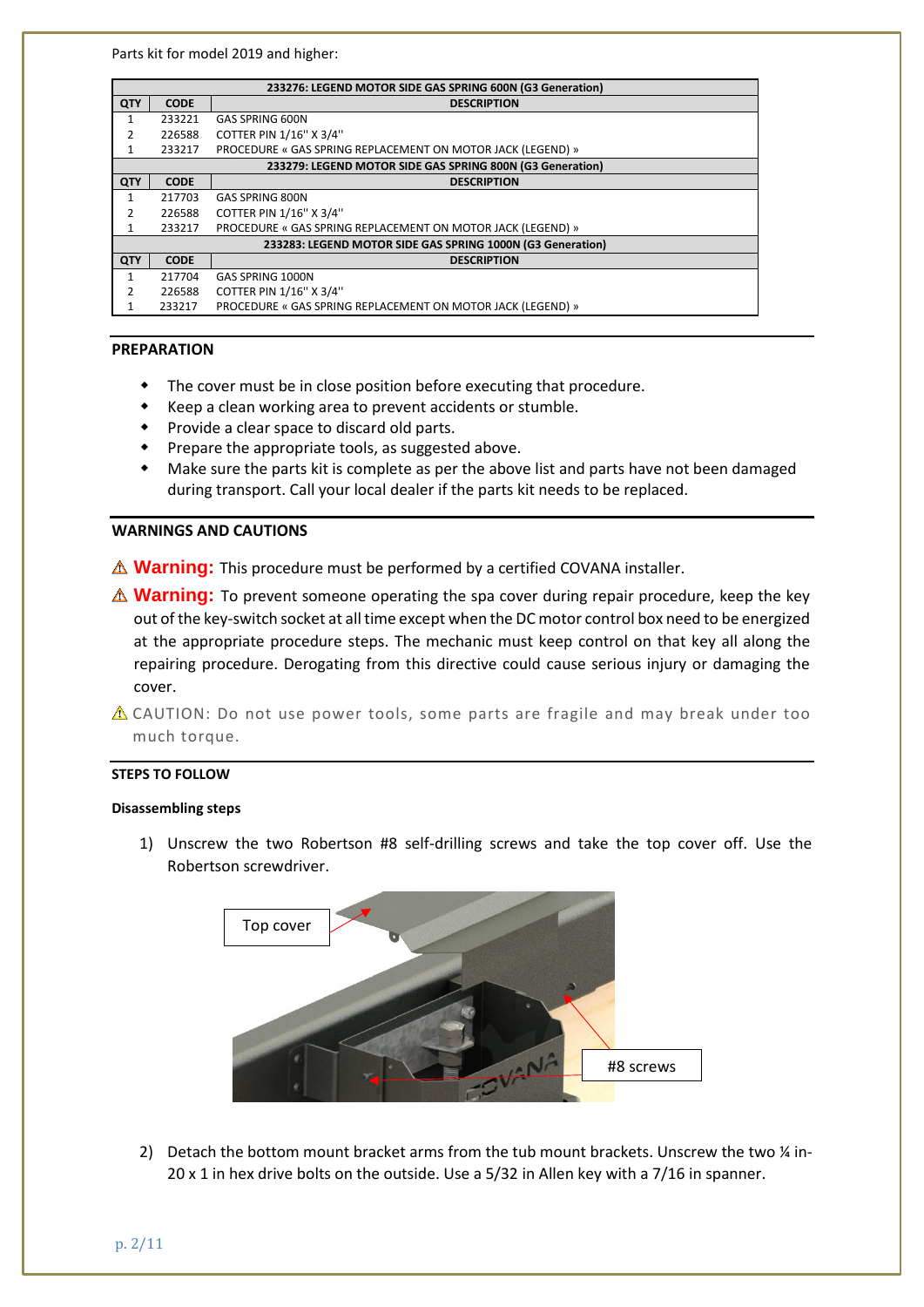

 $\frac{1}{4}$  in-20 x 1 in hex drive bolt

3) Separate the top mount bracket arms from the tub mount brackets by unscrewing the two ¼ in-20 x 1 in hex drive bolts on the outside. Use a 5/32 in Allen key with a 7/16 in spanner.



4) Untighten the two ¼ in-20 hexagonal bolts at the bottom of the sleeve. Use a 7/16 in socket wrench or spanner if there's not enough space.



5) Unfasten the sleeve from the cover mount bracket. Unscrew the four  $\frac{1}{4}$  in-20 x  $\frac{3}{4}$  in carriage bolts. Use a 7/16 in socket.

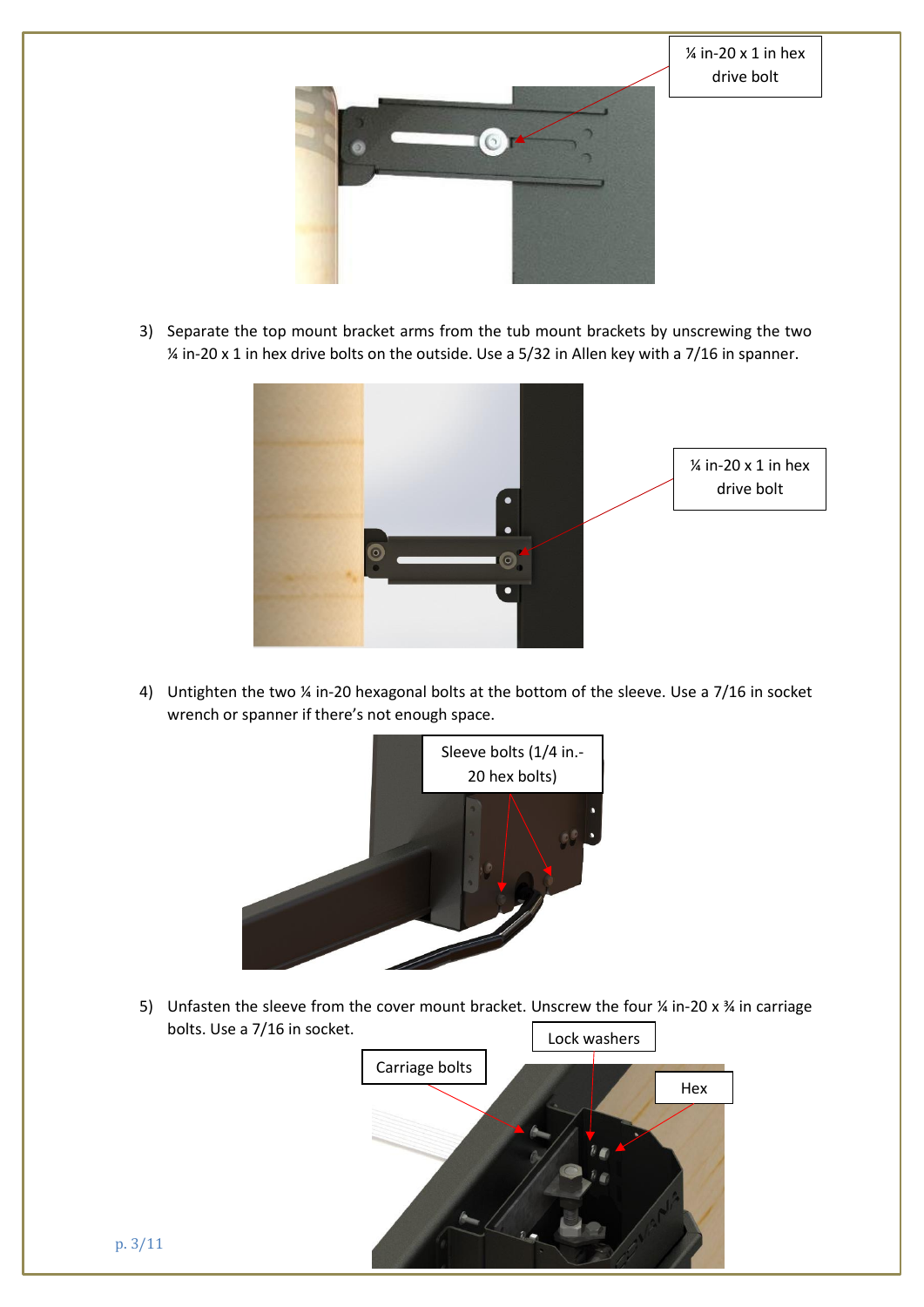- 6) Slide the three sleeves (Inner/Middle/Outer) upward to expose the jack.
- 7) Repeat steps 1 to 6 for the other post if needed (There is two motor-jacks).
- 8) Put the jack lock back in its original place and screw on the M4 x 8 screw to fix it. Turn the shaft with the key to align it with the bracket. If your unit doesn't have a jack lock bracket near the bottom of the jack (model 2019 and +), locate the M8 x 35mm screw at the top and put it to lock the jack assembly.



9) Take the U-frame off the drive shaft by unfastening the two hexagonal 5/16 in-18 x 2 in bolts at both legs. Use a ½ in socket wrench and spanner.



10) Take the drive shaft off. Slightly tilt the post to facilitate the operation.

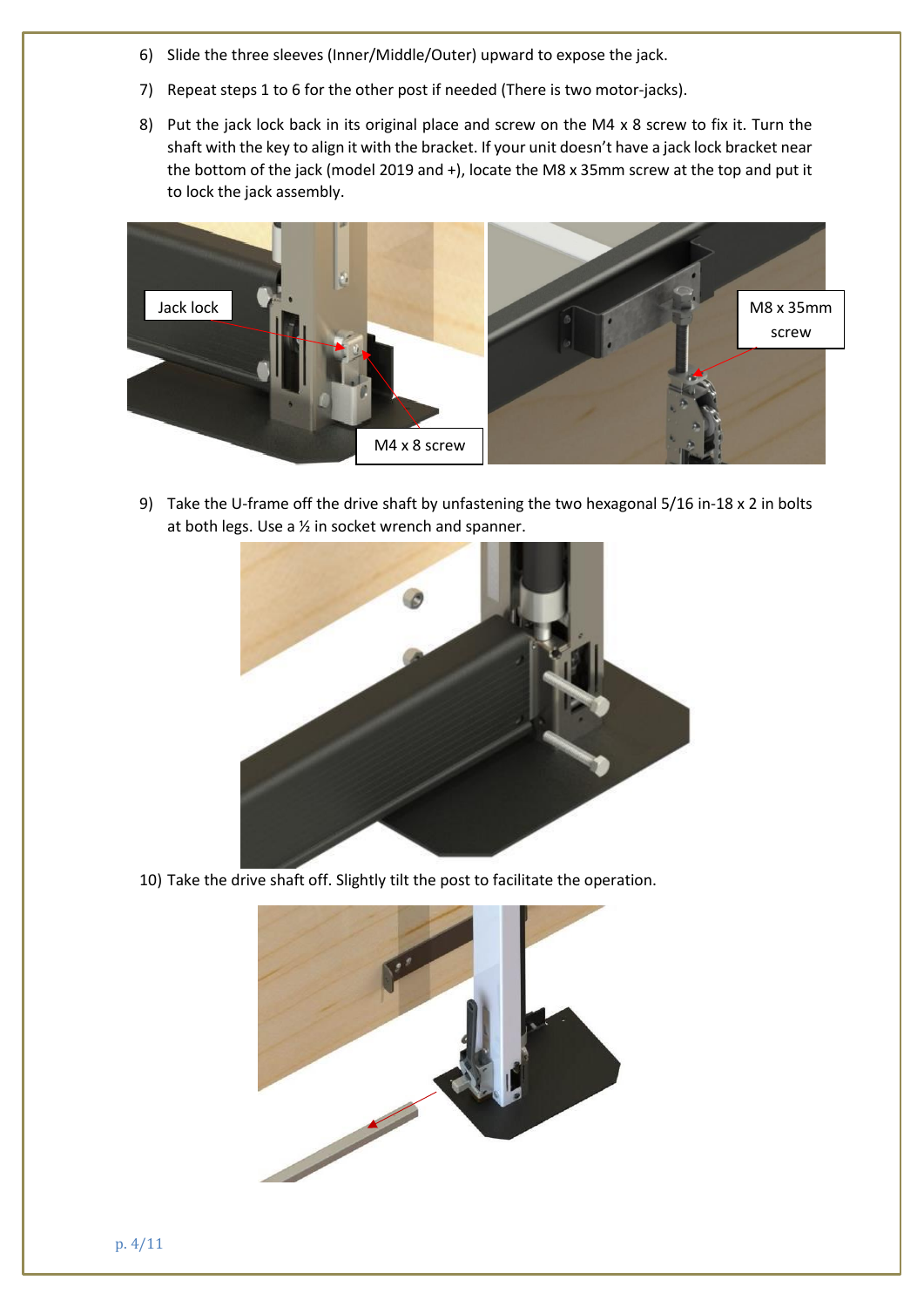11) Make sure the lights are off. Disconnect the two motors cable from the control box. Turn and hold the key counter clockwise for 10 seconds then turn the key repeatedly on the same side 10 times in less than 10 sec: the red light should be flashing. **Stay on the reset mode during the next steps. Turn the key quickly on any side just to ear the click in the control box. You don't need to always move the jack.**



- 12) Reconnect only the motor cable of the broken jack to the control box.
- 13) Rise the jack of approximately 4 in by turning the key counter clockwise.
- 14) Tighten the vise grip at the bottom of the exposed inner jack tube. **The vise grip needs to be very tight around the inner tube of the jack.**



- 15) Use the key to lower the jack of approximately 2 in to take the tension off the metal wire.
- 16) Use a utility knife to cut the heat-shrink and remove it from the hook.

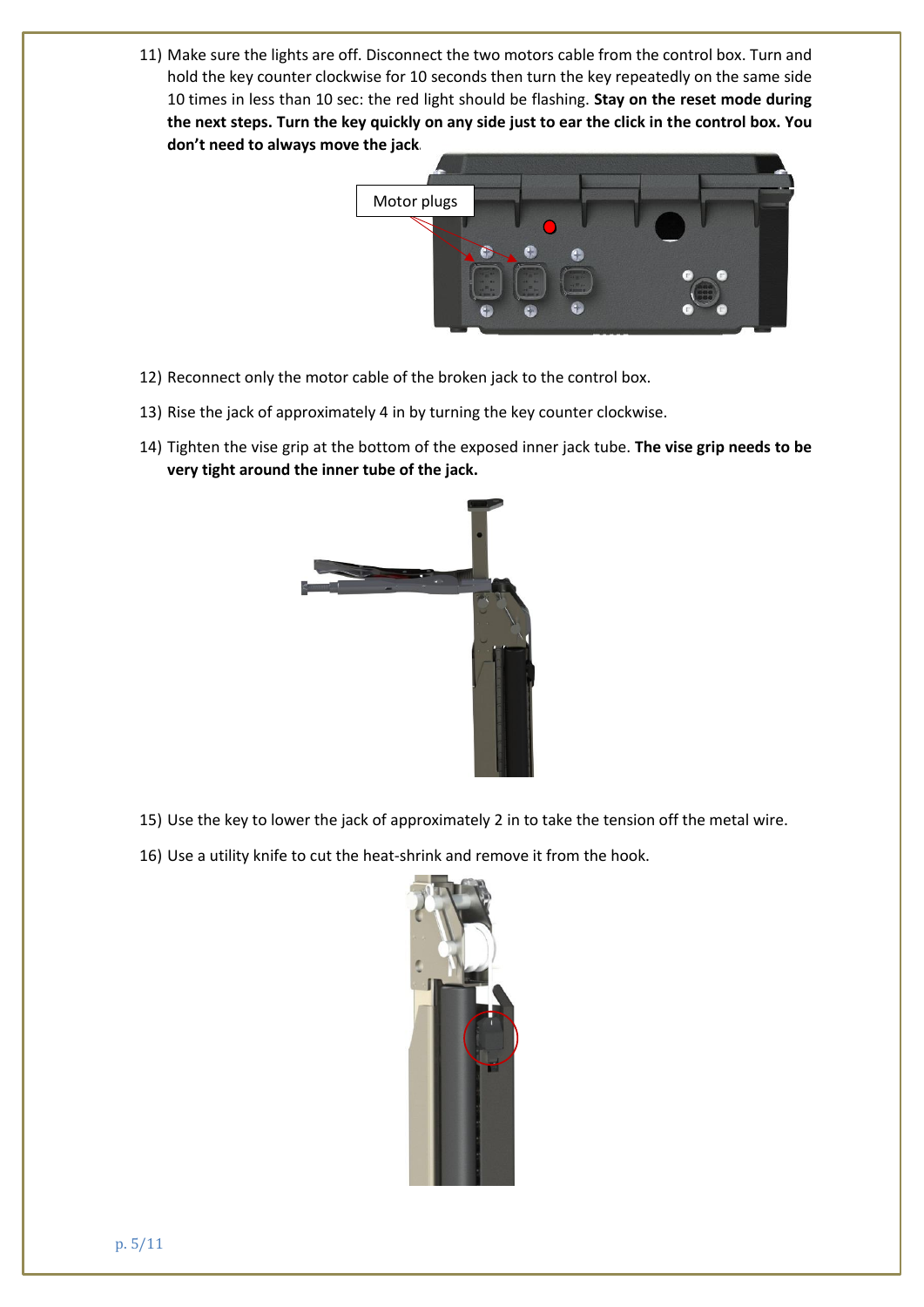17) Take the hook off the jack outer section.



18) Take off the two spring pins with the pliers. You may to punch it out.



19) Turn the key counter clockwise to rise the jack to its maximum height, then take the gas spring off and discard it. **Keep control on the jack with the wrench.**

# **Assembling steps**

**1)** Change the gas spring for the new one. **Make sure the two extremities of the gas spring are insert in their appropriate places.**

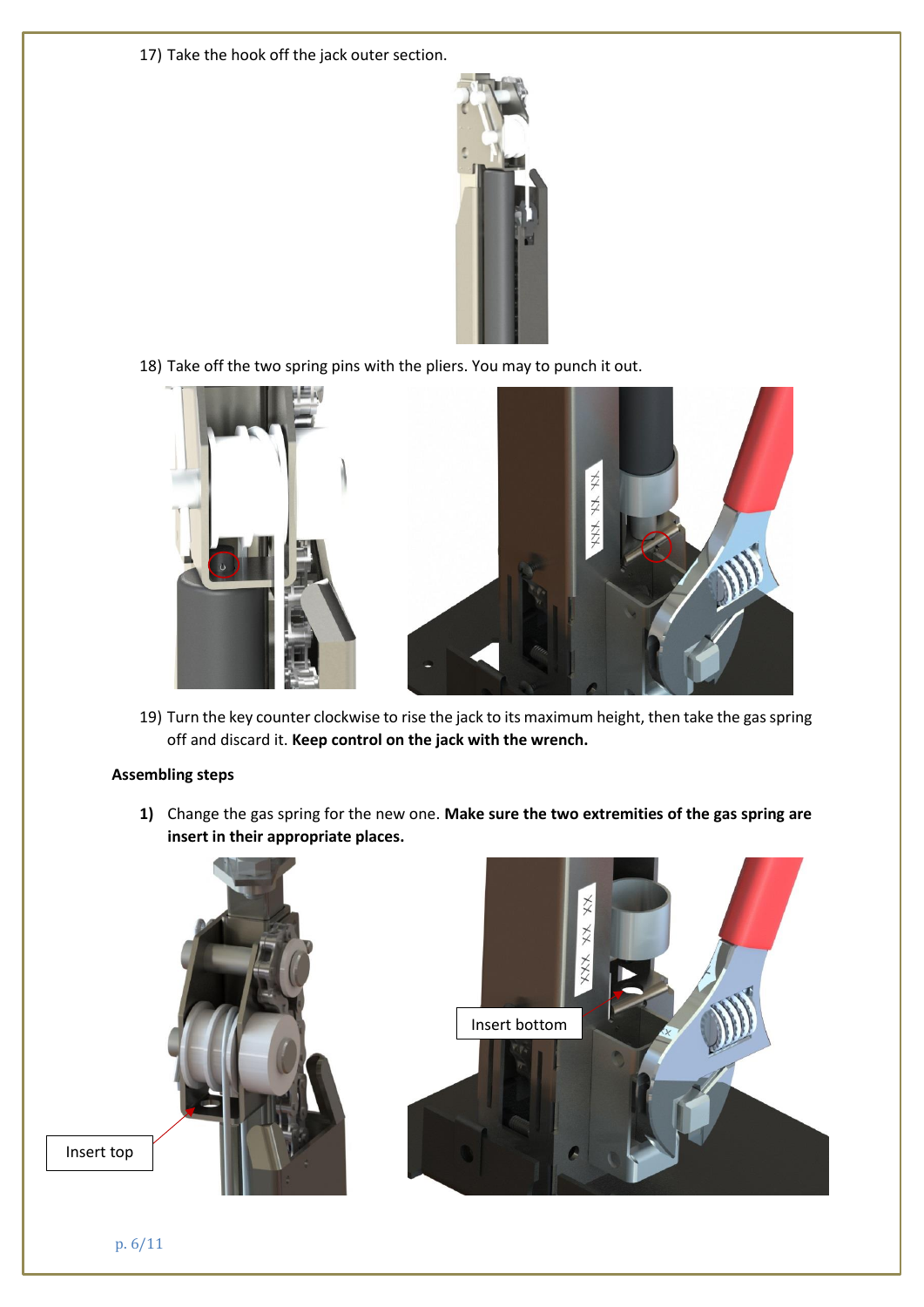- 2) Turn the key clockwise to lower the jack to your height.
- 3) Put the new spring pins on. You may have to use pliers.



4) Insert the metal wire in the heat-shrink.



5) Put the hook back on the post and insert the cable in it. Cover the hook with the heat shrink.

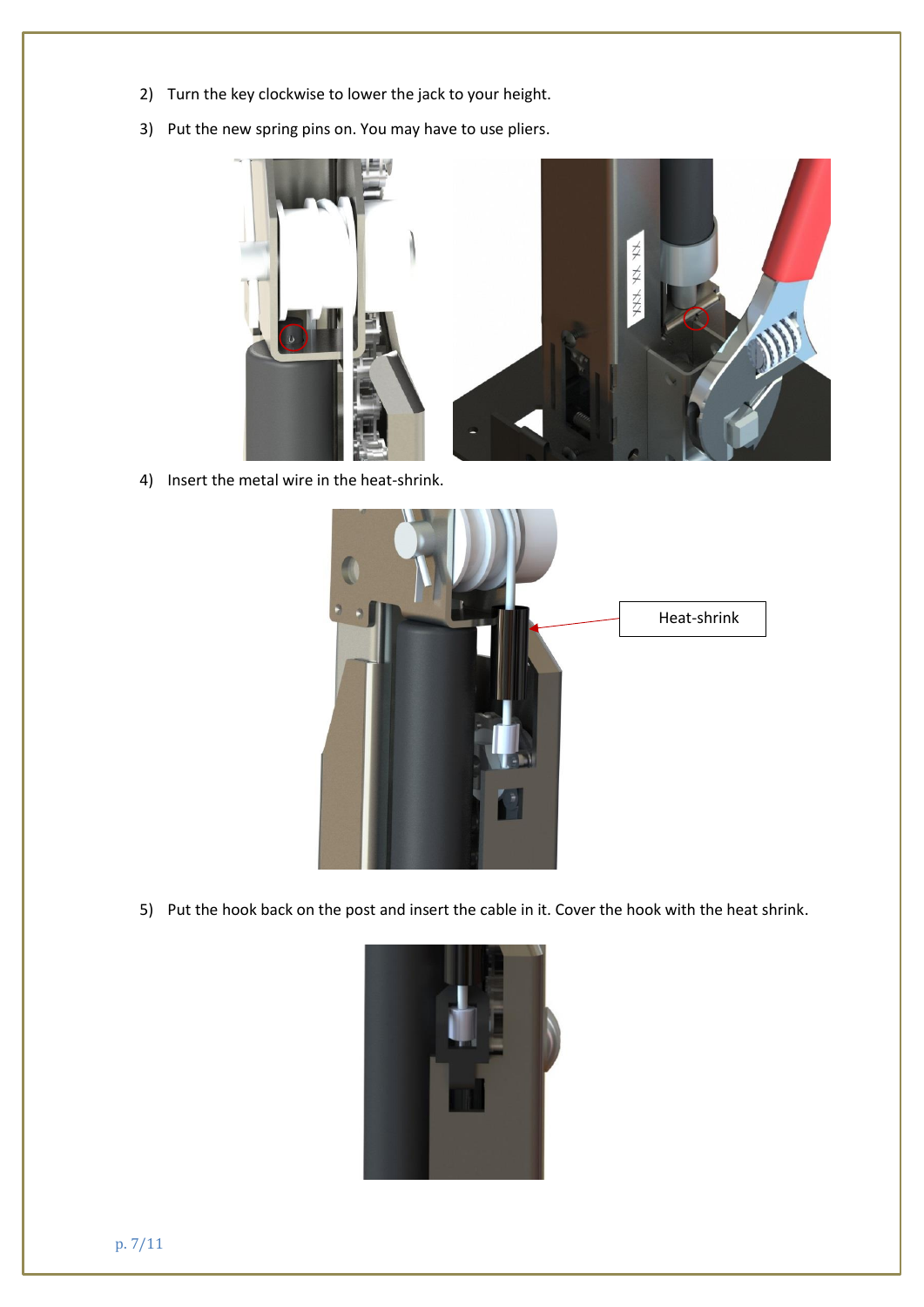- 6) Use a heat gun to shrink the heat shrink on the hook.
- 7) Turn the key clockwise to put tension back on the metal wire, make sure it is correctly positioned.



- 8) Remove the vise grip and wait until the red light to turn on.
- 9) Install the drive shaft onto the motorized and non-motorized jack's shaft.



10) Install the U-frame over the drive shaft. The U-frame will bolt on the motor and on the nonmotor jack. Fasten it back in place using the four hexagonal 5/16 in-18 x 2 in bolts and the 5/16 in-18 nylon insert locknuts. Use a ½ in socket wrench and spanner again.

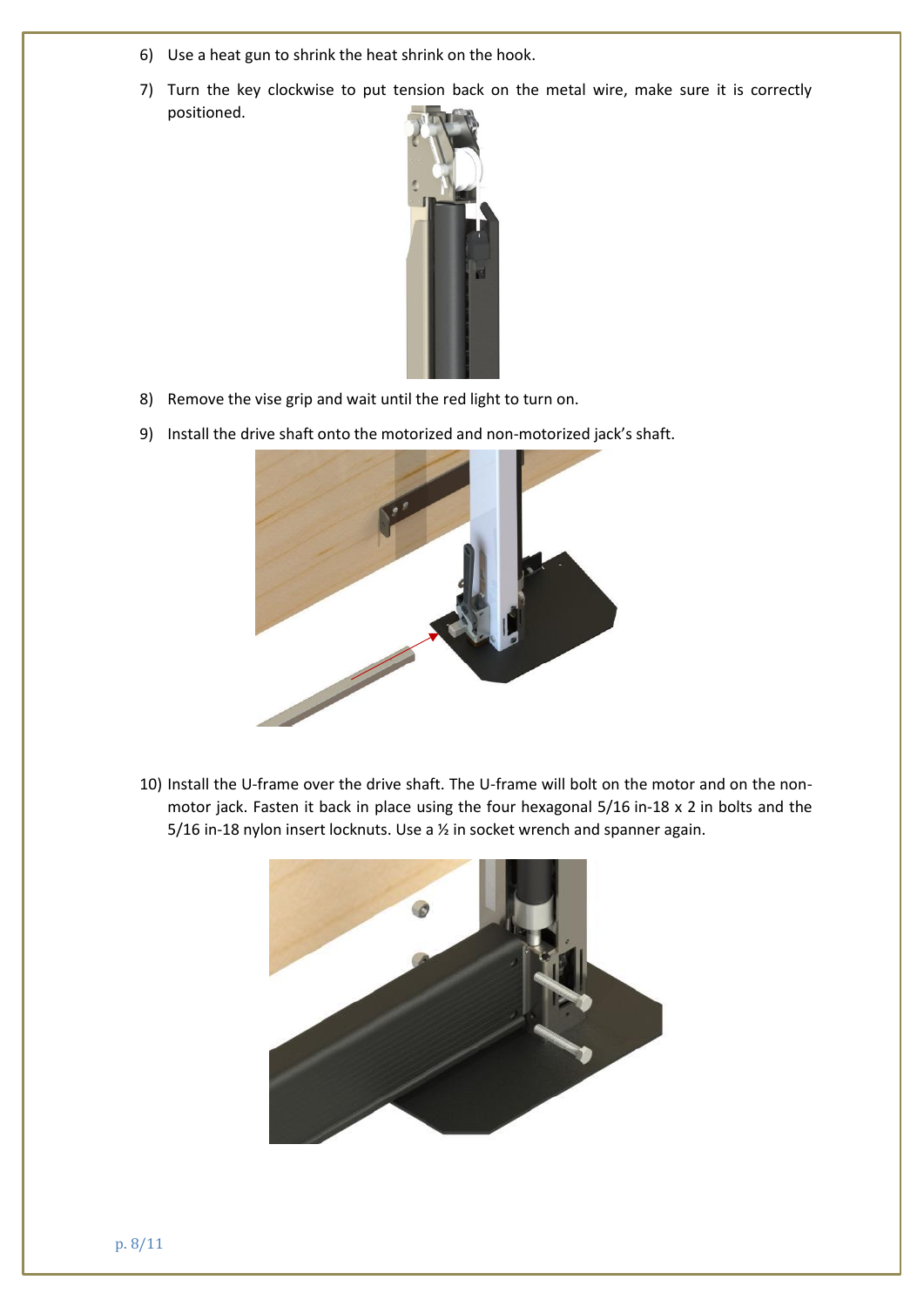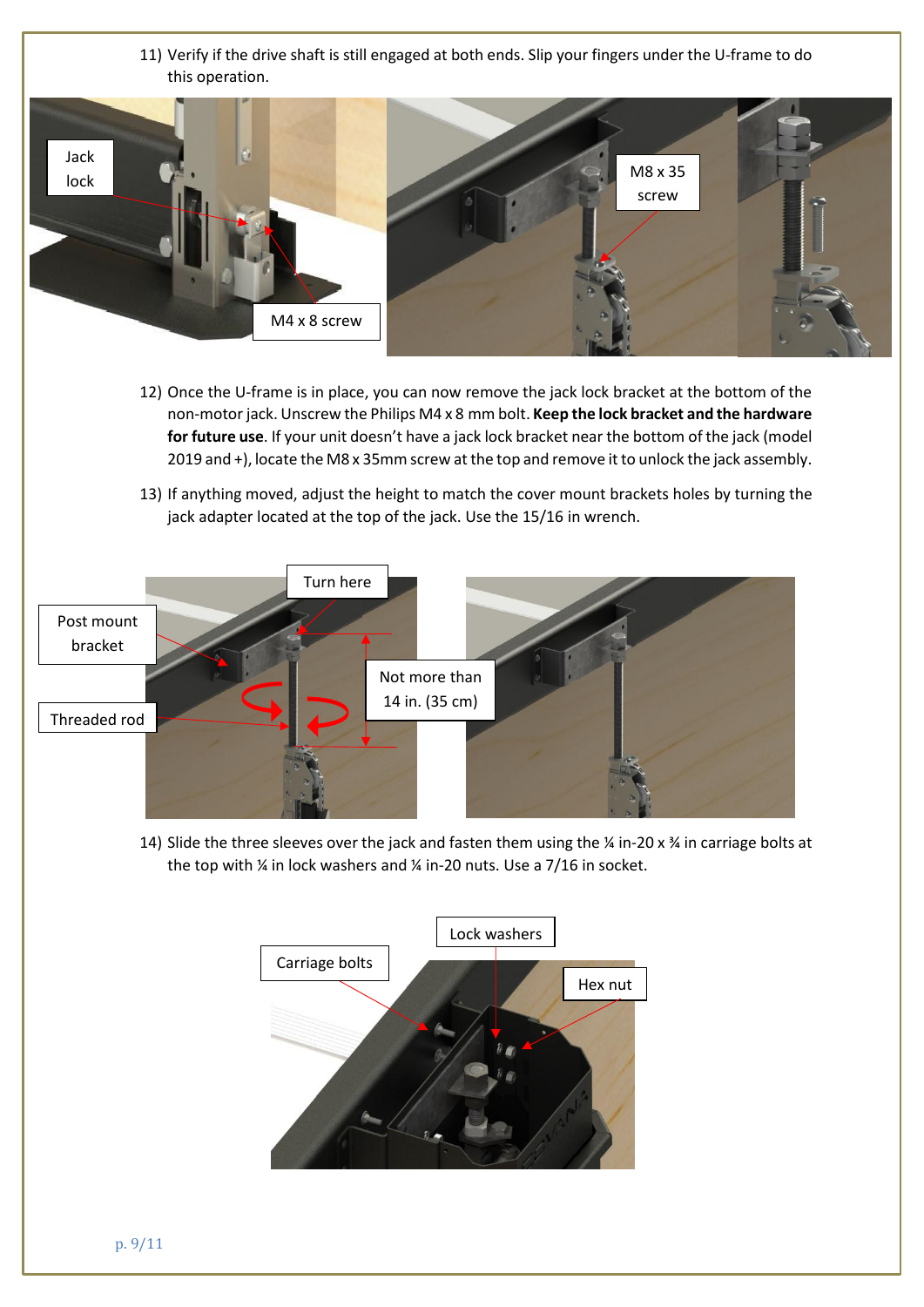15) Retighten the ¼ in-20 hexagonal bolts at the bottom of the sleeve. Use a 7/16 in socket wrench or spanner if there's not enough space. Ensure that the washer is outside of the outer sleeve. This will ensure the sleeve is held correctly.



16) Attach the top mount bracket arms to the tub mount brackets using the  $\frac{1}{4}$  in-20 x 1 in hex drive bolt, ¼ in flat washer on the outside. Use a ¼ in lock washer and ¼ in-20 nut on the inside. Use a 5/32 in Allen key and 7/16 in spanner.



17) Just as the top brackets, attach the bottom mount bracket arms to the tub mount brackets using the ¼ in-20 x 1 in hex drive bolt, ¼ in flat washer on the outside. Use a ¼ in lock washer and ¼ in-20 nut on the inside. Use a 5/32 in Allen key and 7/16 in spanner.